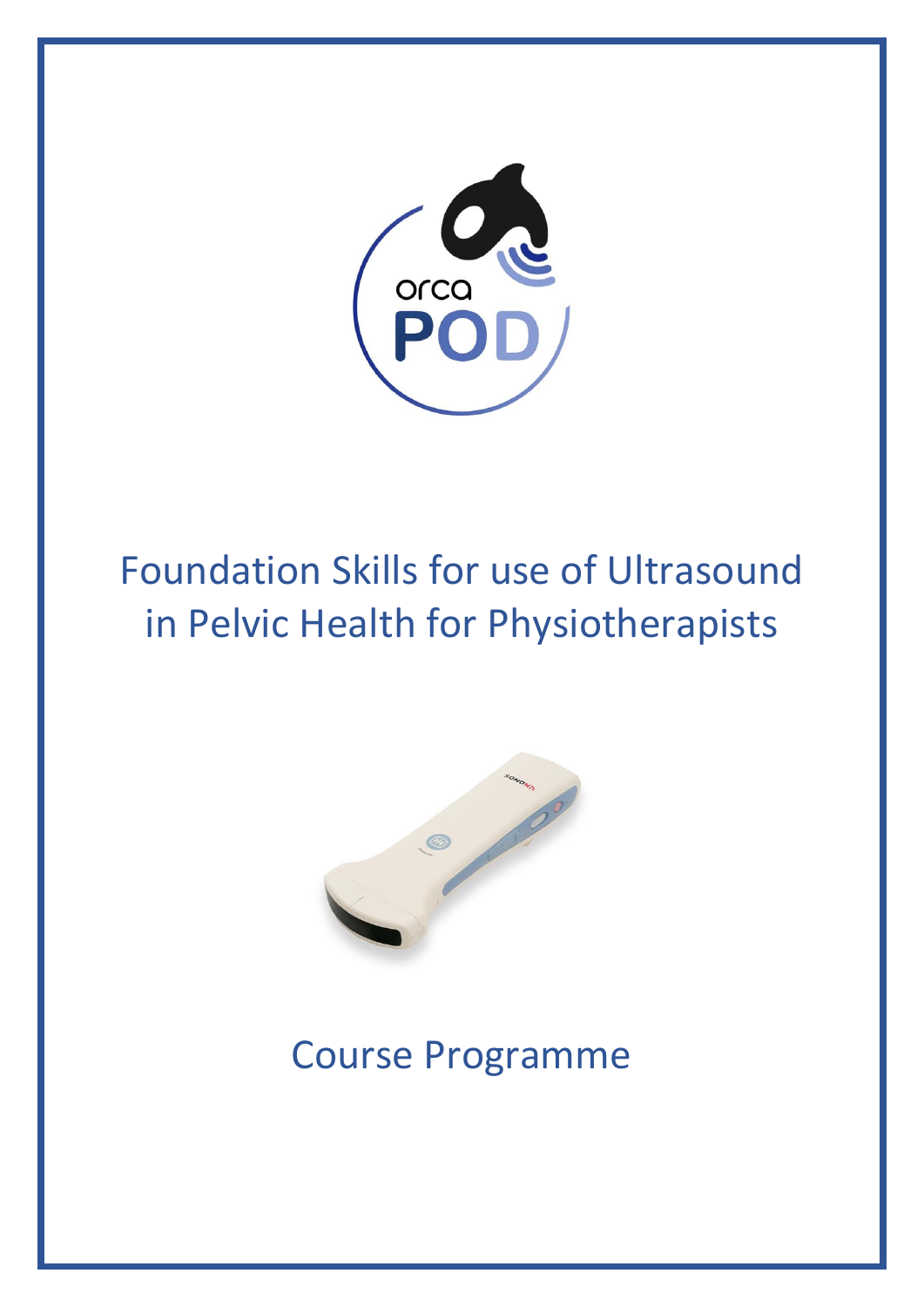### Course Summary

This course is aimed at physiotherapists and other AHPS's with a special interest in male and female pelvic health. This course is designed to provide the practitioner with the essential probe handling and image orientation skills required to begin learning to use ultrasound imaging of the pelvis.

The course is a home-based programme of practical instruction that is facilitated by provision of an ultrasound scanner to each delegate. This series of remotely delivered interactive video conference sessions with accompanying practice exercises has been specifically designed to develop applied anatomical knowledge, muscle identification, probe handling and orientation confidence in a progressive manner through repetition.

The course is conducted over 4 weeks.

All delegates are sent an Orca POD Toolbox containing a wireless handheld ultrasound scanner, tablet, gel phantom, gel and wipes provided for the duration of the course. The POD Toolbox incorporates all the elements necessary to enable the progressive acquisition of knowledge and skills through home-based practice. The teaching programme is delivered by a combination of interactive lectures and practice exercises that will equip delegates with the essential cognitive skills necessary to begin incorporating ultrasound imaging guidance into their daily clinical management.

There is an assignment at the end of each session which helps the delegates to revise the concepts learnt during each session and to provide a framework for practising those skills.

Capacity is limited to 10 delegates per course.

| Course<br>Objectives: | To gain understanding of physics and controls of ultrasound<br>To learn how to optimise an ultrasound image<br>$\bullet$<br>To gain probe skills necessary to use ultrasound to identify<br>$\bullet$<br>anatomy of the male and female pelvis.<br>To develop pattern recognition to identify normal anatomy.<br>$\bullet$<br>To learn techniques for assessment of muscles during dynamic<br>$\bullet$<br>movement.<br>PLEASE NOTE: DELEGATES SHOULD NOT EXPECT TO BE<br>$\bullet$<br>COMPETENT IN ULTRASOUND AT THE END OF THE COURSE. |
|-----------------------|------------------------------------------------------------------------------------------------------------------------------------------------------------------------------------------------------------------------------------------------------------------------------------------------------------------------------------------------------------------------------------------------------------------------------------------------------------------------------------------------------------------------------------------|
| What's Included?      | Each delegate has their own POD box for duration of course.<br>$\bullet$<br>This contains a Sonon 300C ultrasound transducer, tablet and gel<br>phantom. Ultrasound gel and wipes are also included.<br>4 x weekly 2hr live teaching sessions with lectures,<br>$\bullet$<br>demonstrations and interactive guided scanning practice.<br>Weekly homework assignment with feedback to guide practice.<br>$\bullet$<br>CPD certificate upon completion.<br>$\bullet$                                                                       |